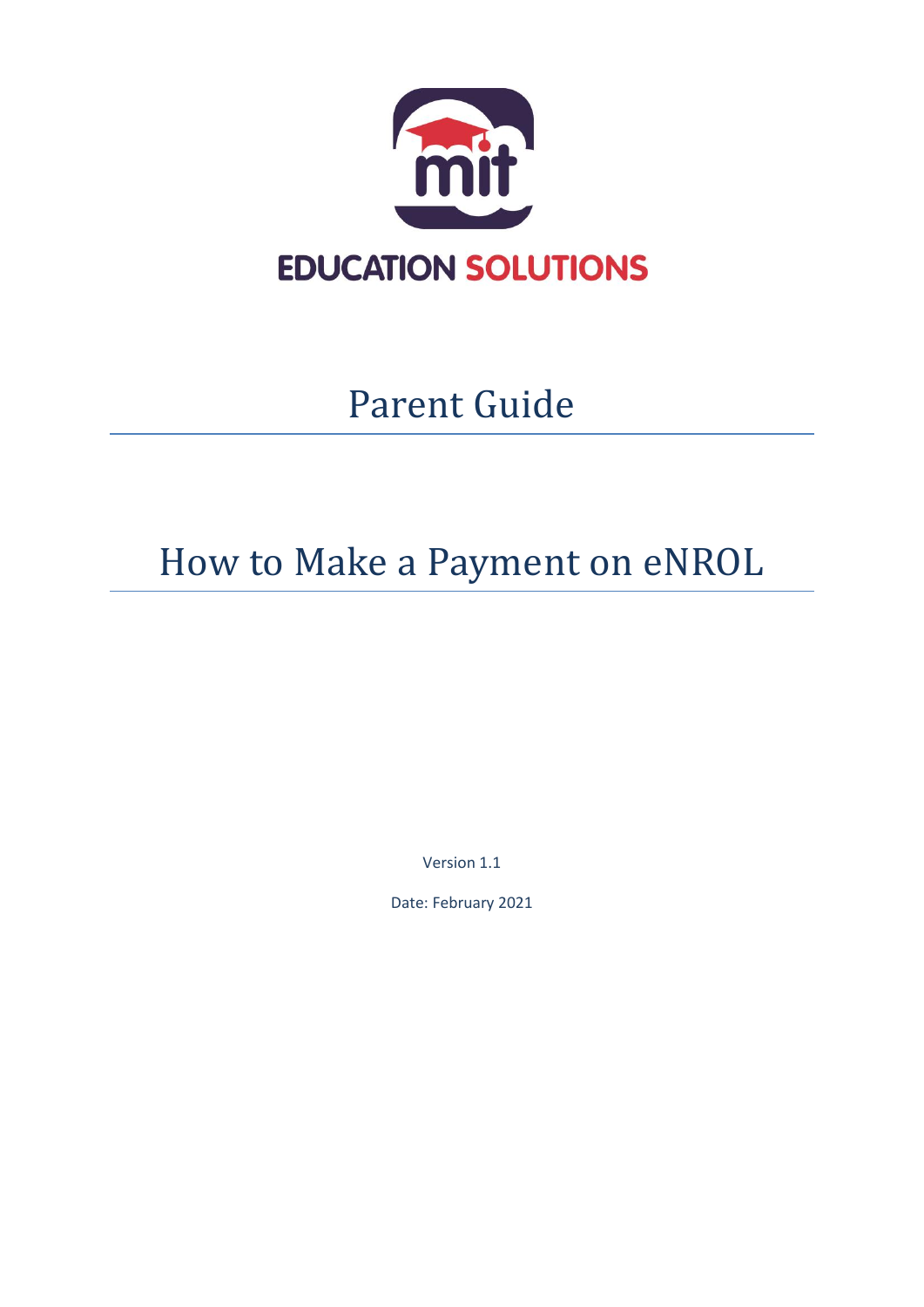### **Introduction**

The MIT eNROL – **Electronic Payment System (EPS)** is designed to provide a school/college with the following functions:

- Online payment of school/college fees by parents/guardians
- Payment of fees when presenting at the school/college
- Creation and editing of fees
- Balancing/Lodgement of fees
- Integration with financial systems
- Communication with a parent/guardian
- Report generation

The EPS is a securely hosted web-enabled system where a parent/guardian can make an online payment for their child(ren). The parent/guardian creates an account, where they can log in, from any device, and see all outstanding fees for their child(ren). It will also provide the parent/guardian with a statement of all fees paid to date. The site allows parents/guardians to make full or part payments using all major credit cards. The EPS system also includes front of house payments in the school/college office via a variety of different methods i.e. cash, cheque, draft, and credit or debit card. Receipts are issued immediately providing details of payments and any balances due, which can be printed as required.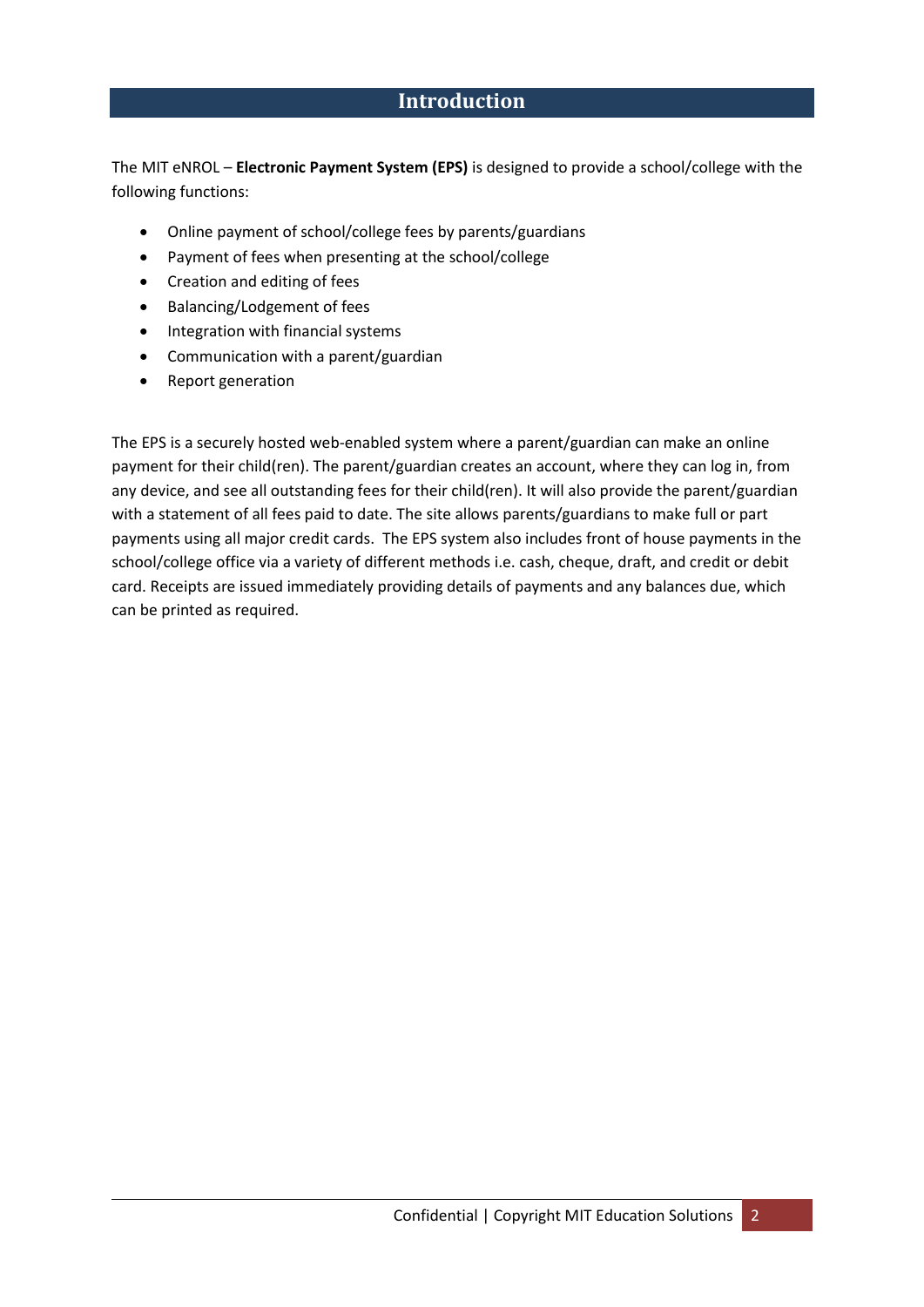#### **Parent/Guardian Account**

The purpose of this guide is to give you a step-by-step guide in creating an account and making payments. One of the benefits of eNROL is that once you have the account set up, you can edit your own account details, for example, if you to change your phone number or email address. You can reset your password if you have forgotten it and a full payment history will be at your fingertips at all times. This means you can download and print a statement at any time, view any outstanding fees wherever you are. If you have more than one child attending a particular school, the school can link your children as siblings. This means that you only have one account for the entire family.

### **Create Account (Parent/Guardian)**

Once the school has been in contact with you and you want to start paying fees for you child(ren) you must create an account.

Go to the school websites and click on the payment link – your school can help you find this. This will redirect you to the login page for MIT eNROL

**Step 1:** Click on *Create Account.*

| Bord Oideachais agus Oiliúna<br>Átha Cliath agus Dhún Laoghaire<br><b>Dublin and Dún Looghaire</b><br>Education and Training Board |
|------------------------------------------------------------------------------------------------------------------------------------|
| School Payments System                                                                                                             |
| Username/Email                                                                                                                     |
| Password                                                                                                                           |
| Login                                                                                                                              |
| Forgot your password?                                                                                                              |
| <b>Create Account</b>                                                                                                              |
| <b>MIT Education Solutions</b><br>Privacy   Terms   Help   Staff                                                                   |
|                                                                                                                                    |
|                                                                                                                                    |
|                                                                                                                                    |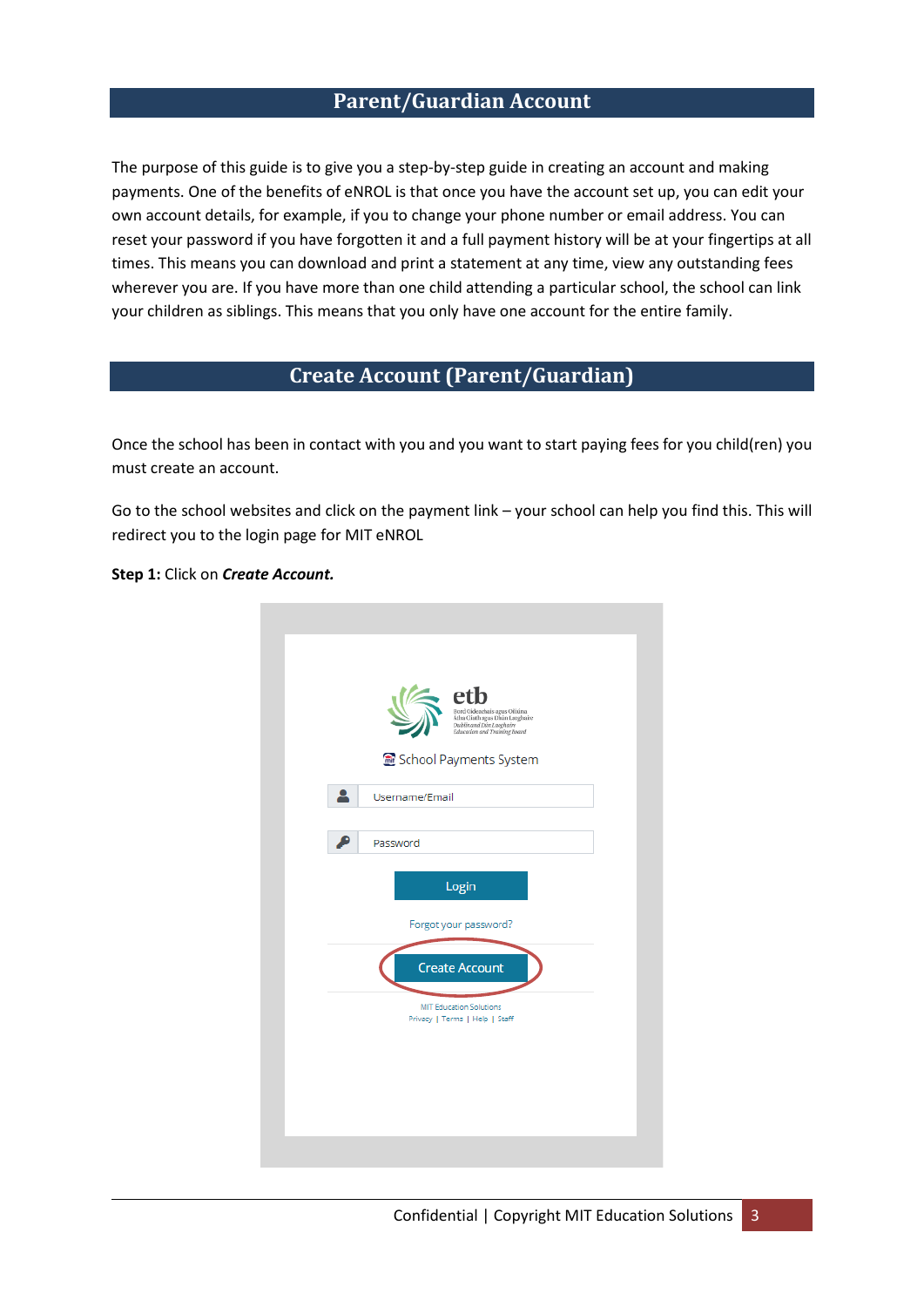**Step 2:** Enter first name, surname and PPSN of your child. Click *Next.*

|                                                         | No Match Found. Please Try Again.                       |
|---------------------------------------------------------|---------------------------------------------------------|
| <b>Create Account</b>                                   | <b>Create Account</b>                                   |
| Student First name                                      | А<br>Student First name                                 |
| ≗<br><b>Student Surname</b>                             | д<br><b>Student Surname</b>                             |
| <b>Student PPSN</b>                                     | ₽<br><b>Student PPSN</b>                                |
| Cancel<br><b>Next</b><br><b>MIT Education Solutions</b> | Cancel<br><b>Next</b><br><b>MIT Education Solutions</b> |
| Privacy   Terms   Help                                  | Privacy   Terms   Help                                  |
|                                                         |                                                         |

**NOTE:** The **names must be spelt the exact same way as the school has created the student's account.** For example, the school may have set up a student under the surname Fitzgerald not realising that the family spell their surname with a 'G' – FitzGerald. If the parent is entering the surname with 'G' the system will not recognise the combination of names and PPS, they will see the error message above. Other examples where spellings could be different include: O'Sullivan – O Sullivan, McCarthy – Mc Carthy etc. If you see the error *No Match Found,* please contact the school and ask them to check the exact spelling of your child's name.

**Step 3:** Enter contact details and create a password, recovery question and click *Create Account.*

| Email<br>$^{\circ}$<br>support@mit.ie<br>Confirm Password<br>Confirm Email<br>$\circledcirc$<br>support@mit.ie<br>-- Select Recovery Question --<br>Answer<br>Il have read and understand and agree to MIT Education Solutions Terms & Conditions<br>I have read and understand and agree to MIT Education Solutions Data Protection Statement | Mobile | character (special characters<br>examples: $\theta$ & * ? \$)<br>Password |
|------------------------------------------------------------------------------------------------------------------------------------------------------------------------------------------------------------------------------------------------------------------------------------------------------------------------------------------------|--------|---------------------------------------------------------------------------|
|                                                                                                                                                                                                                                                                                                                                                |        |                                                                           |
|                                                                                                                                                                                                                                                                                                                                                |        |                                                                           |
|                                                                                                                                                                                                                                                                                                                                                |        |                                                                           |
|                                                                                                                                                                                                                                                                                                                                                |        |                                                                           |
|                                                                                                                                                                                                                                                                                                                                                |        | ۰                                                                         |
| <b>Back</b><br><b>Create Account</b>                                                                                                                                                                                                                                                                                                           |        |                                                                           |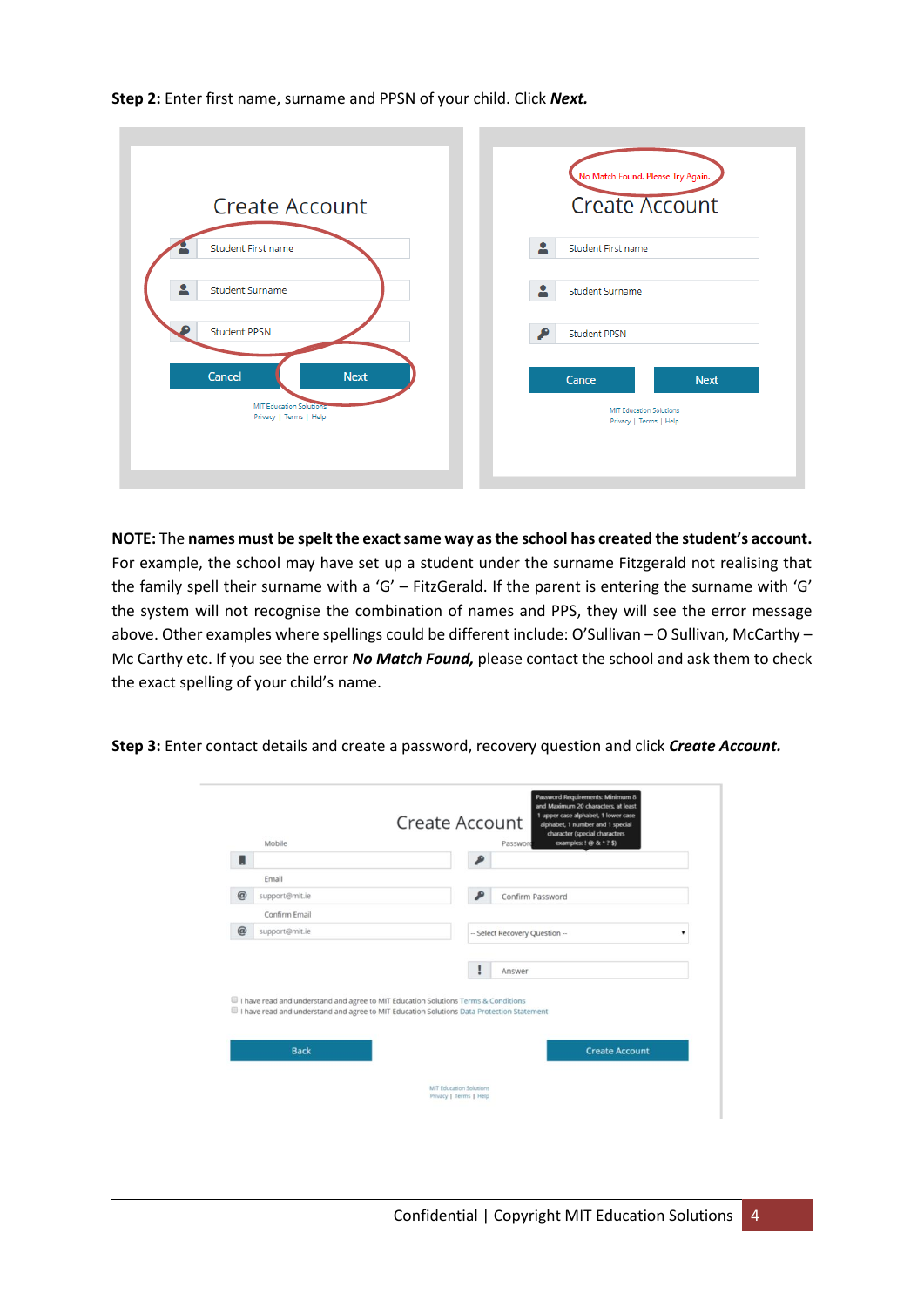The password must include upper and lower-case letter, numbers, and a special character.

Password Requirements: Minimum 8 and Maximum 20 characters, at least 1 upper case alphabet, 1 lower case alphabet, 1 number and 1 special character (special characters examples:  $9 \& * ?$ \$)

**Step 4:** Choose a Recovery Question.

You are required to pick a Recovery Question from the options below. This is used if the password needs to be reset. Bear in mind that your favourite pet or movie may change, so picking a question with an answer that will not change is a good idea. For example, In what city/town you were born in?

| -- Select Recovery Question --          |  |
|-----------------------------------------|--|
| -- Select Recovery Question --          |  |
| What is the name of your favourite pet? |  |
| In what city / town were you born?      |  |
| What is the name of your first school?  |  |
| What is your favourite movie?           |  |
| What is your mother's maiden name?      |  |

You must tick the boxes to say that they have read and understood the Terms & Conditions and Data Protection Statement. Click *Create Account.* Click on the blue link to read these documents.

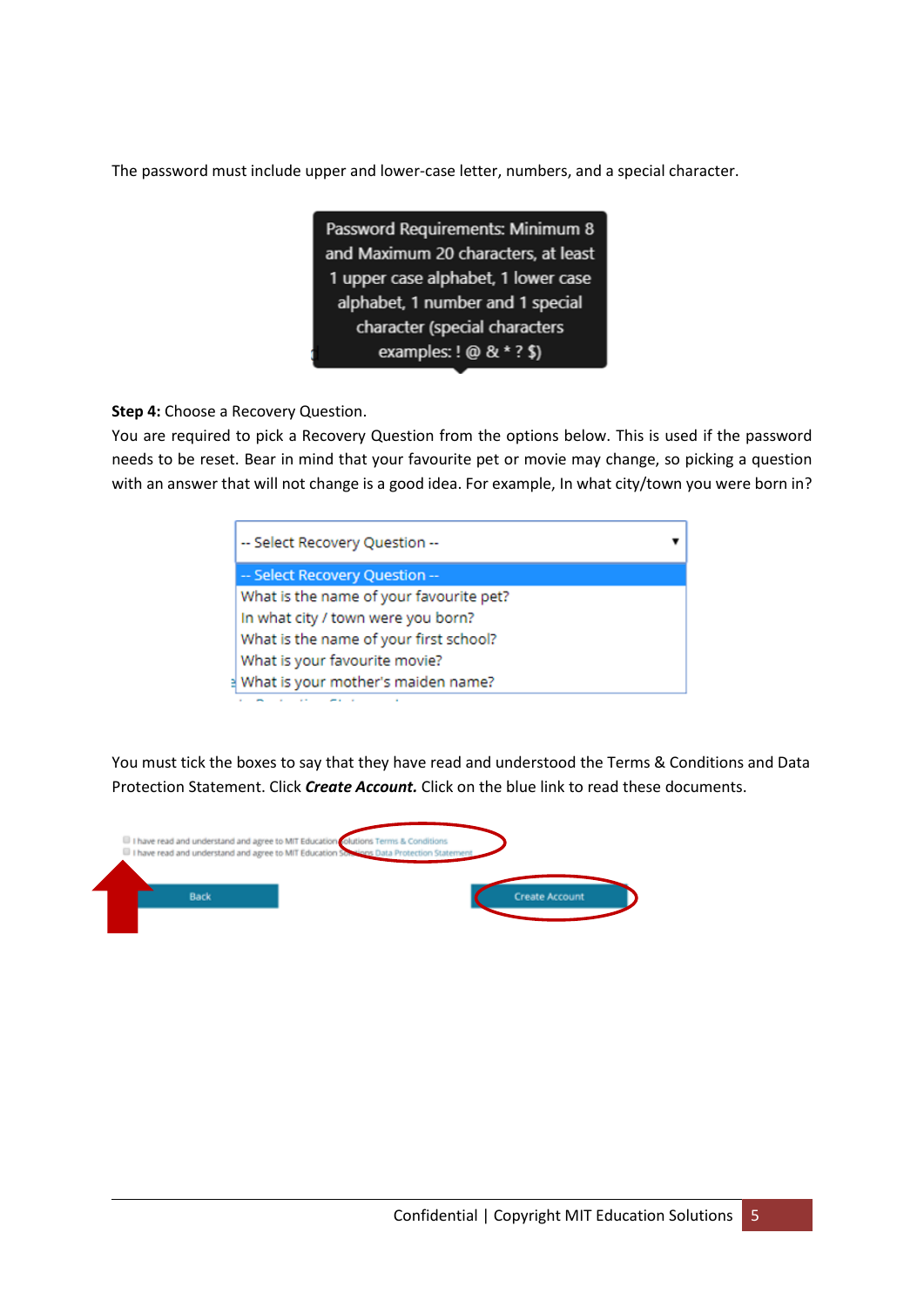You will receive an email confirming that the account has been set up. You will be taken to the Payment Dashboard. Here you can make a payment or review your account and log out.

| <b>PAYMENTS</b>                             | ACCOUNT HISTORY COMMUNICATIONS |                                          | LOGOUT |
|---------------------------------------------|--------------------------------|------------------------------------------|--------|
|                                             | <b>Payment Dashboard</b>       |                                          |        |
| <b>FAMILY</b>                               | <b>Orlaith Test</b>            |                                          |        |
| <b>Account Holder</b><br>ofitzgerald@mit.ie |                                | School<br><b>MIT Education Solutions</b> |        |

## **Parent/Guardian Login**

When you have your account created. You can log in anytime using your Username (this is always your email address) and the password you created.



# **Forgotten Password**

If you forget your password, you can request the password be reset securely via the system.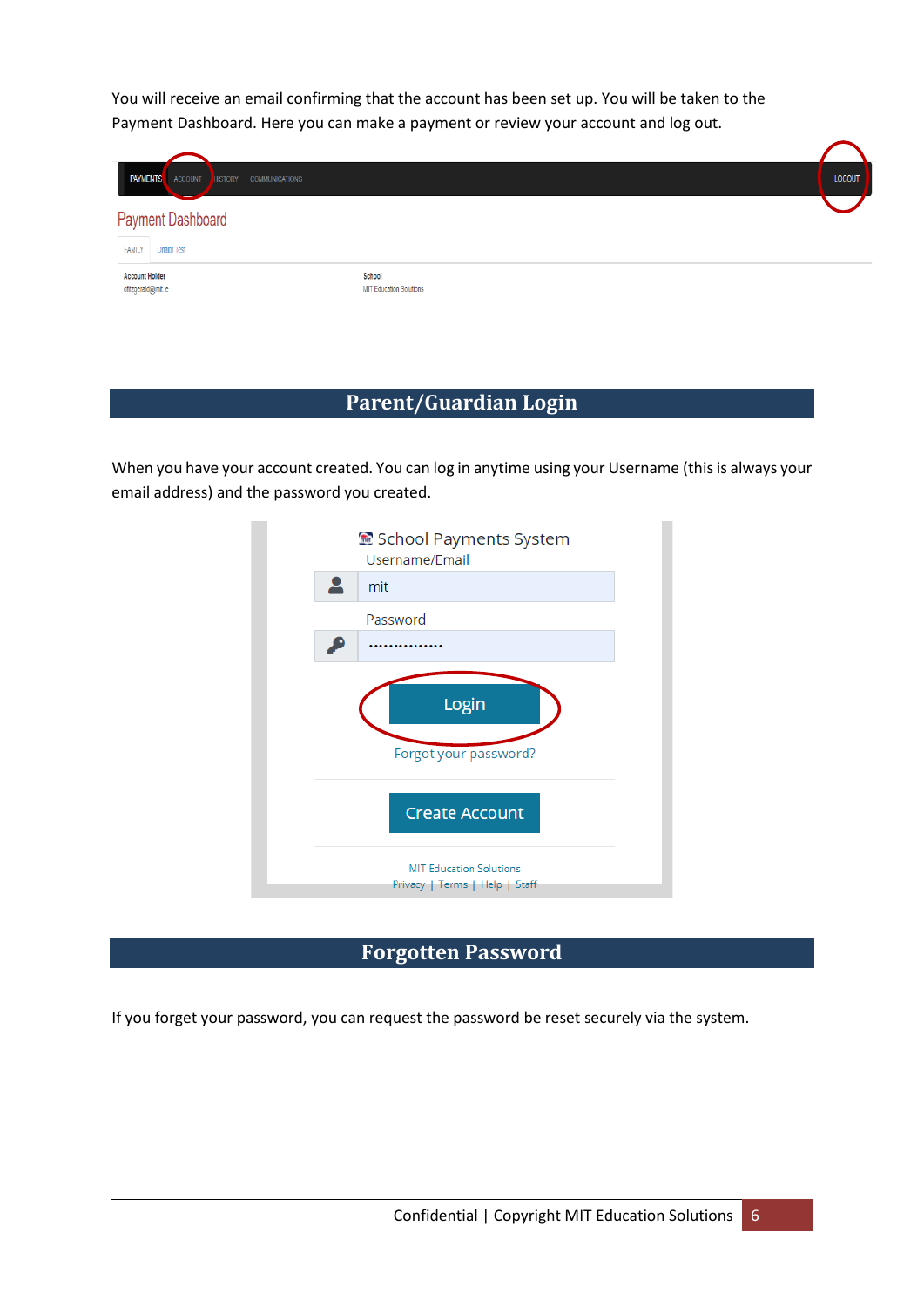#### **Step 1:** Select the *Forgot Password Link.*

| School Payments System<br>Username/Email                         |  |
|------------------------------------------------------------------|--|
| mit                                                              |  |
| Password                                                         |  |
|                                                                  |  |
| Login<br>Forgot your password?                                   |  |
| <b>Create Account</b>                                            |  |
| <b>MIT Education Solutions</b><br>Privacy   Terms   Help   Staff |  |

**Step 2:** Enter email address and click *Send.* This is the email address registered on your account, so if you have changed your email address on you account details page, enter the new email address.

| <b>Forgot Password</b>                                   |      |
|----------------------------------------------------------|------|
| Username/Email                                           |      |
| Cancel                                                   | Send |
| <b>MIT Education Solutions</b><br>Privacy   Terms   Help |      |

An email is sent to that address. Please ensure to check your inbox (and spam/junk folder) for the email and follow the instructions.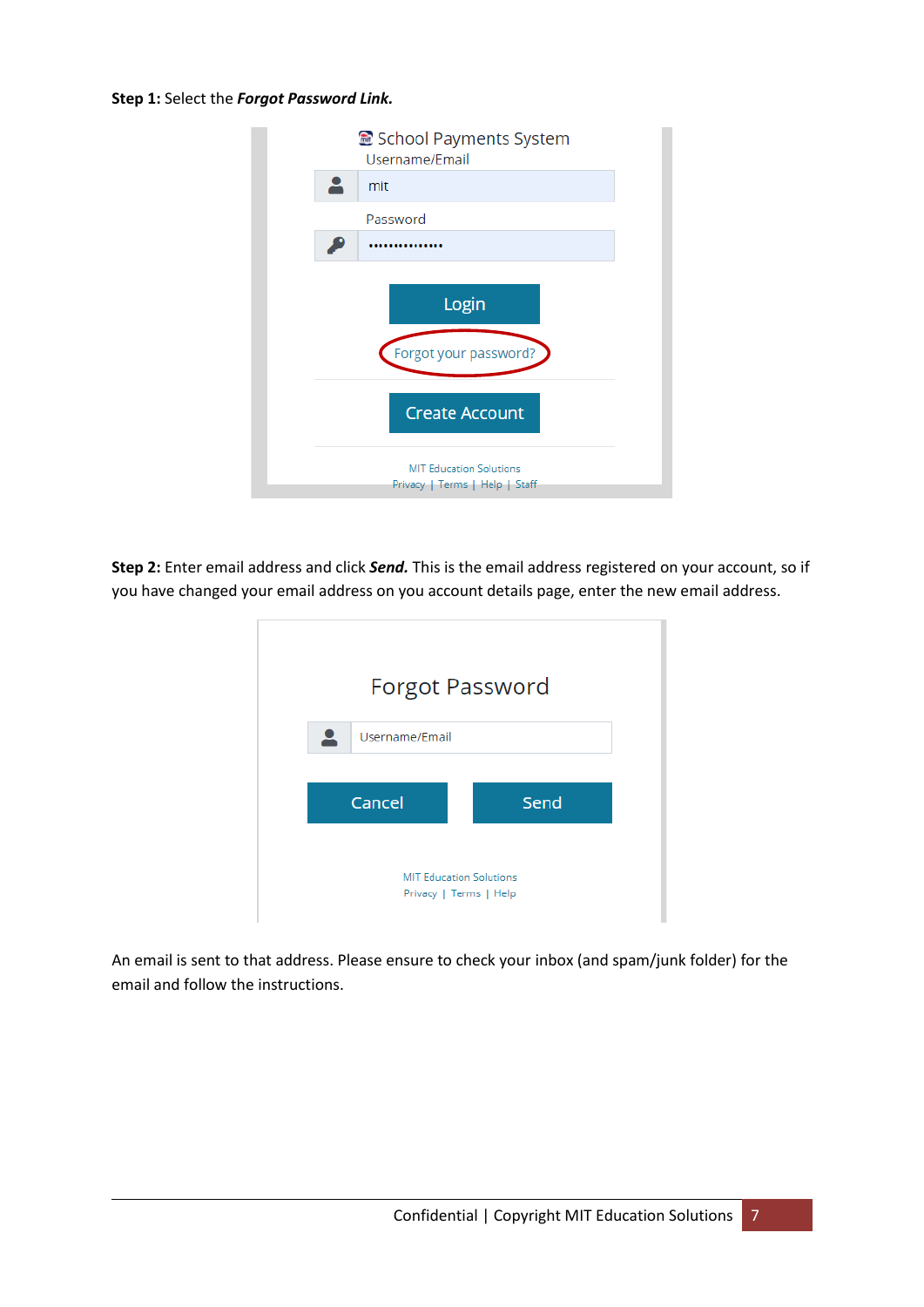### **Payment Dashboard**

When you log into your account the payments dashboard automatically opens on the family page. This provides a breakdown of all fees for all siblings.

| <b>PAYMENTS</b><br>ACCOUNT               | <b>COMMUNICATIONS</b><br><b>HISTORY</b> |                                                                                                                                              |                                            |                  |             |             |                |                                | LOGOUT |
|------------------------------------------|-----------------------------------------|----------------------------------------------------------------------------------------------------------------------------------------------|--------------------------------------------|------------------|-------------|-------------|----------------|--------------------------------|--------|
| <b>Payment Dashboard</b>                 |                                         |                                                                                                                                              |                                            |                  |             |             |                |                                |        |
| <b>FAMILY</b><br><b>System Test Four</b> | <b>System T'est</b>                     | v                                                                                                                                            |                                            |                  |             |             |                |                                |        |
| <b>Account Holder</b>                    |                                         | <b>School</b><br><b>MIT Education Solutions</b>                                                                                              |                                            |                  |             |             |                |                                |        |
| Part Payment +<br>$2019/20 -$            |                                         |                                                                                                                                              |                                            |                  |             |             |                |                                |        |
| PAYMENT (€)                              |                                         |                                                                                                                                              |                                            |                  |             |             |                |                                |        |
| <b>Student Name</b>                      | <b>Fee Component</b>                    |                                                                                                                                              | Fee                                        | <b>Exemption</b> | Paid        | Retund      | <b>Balance</b> | Payment                        |        |
|                                          | <b>Higher Options</b>                   |                                                                                                                                              | 7.50                                       | $\bf{0}$         | $\circ$     | $\mathbf 0$ | 7.5            | $0 \rightarrow$                |        |
|                                          | MOCKS-JC                                |                                                                                                                                              | 120.00                                     | $\mathbf{0}$     | $\circ$     | $\circ$     | 120            | $0 \rightarrow$                |        |
|                                          | <b>Voluntary Contribution</b>           |                                                                                                                                              | 100.00                                     | $\mathbf{0}$     | $\circ$     | $\bf{0}$    | 100            | $\overline{0}$<br>$\mathbf{v}$ |        |
|                                          | <b>Total</b>                            |                                                                                                                                              | 227.5                                      | $\bullet$        | $\mathbf 0$ | $\bullet$   | 227.5          | $\pmb{\mathsf{o}}$             |        |
|                                          |                                         |                                                                                                                                              |                                            |                  |             |             |                |                                |        |
|                                          |                                         | Please confirm that you have fully read, understood, and accept the terms and conditions by ticking the box below of the following document: | Terms & Conditions<br><b>Read Document</b> |                  |             |             |                |                                |        |
|                                          |                                         |                                                                                                                                              | Pay Now                                    |                  |             |             |                |                                |        |

To look at the fees assigned to just one child, simply click their name from the row above. You will see all the fees that have been paid, exempt, refunded etc.

# **To Make A Payment**

**Step 1:** Click on 'Payments' tab

**Step 2:** Select the academic year and whether you want to make a part payment or full payment.

**Step 3:** Enter the amount you want using the drop-down menu opposite the fee you would like to pay. The denomination amounts are set by the school.

**Step 4:** The user must confirm they have read and understood the school's Terms & Conditions. And click *Pay Now*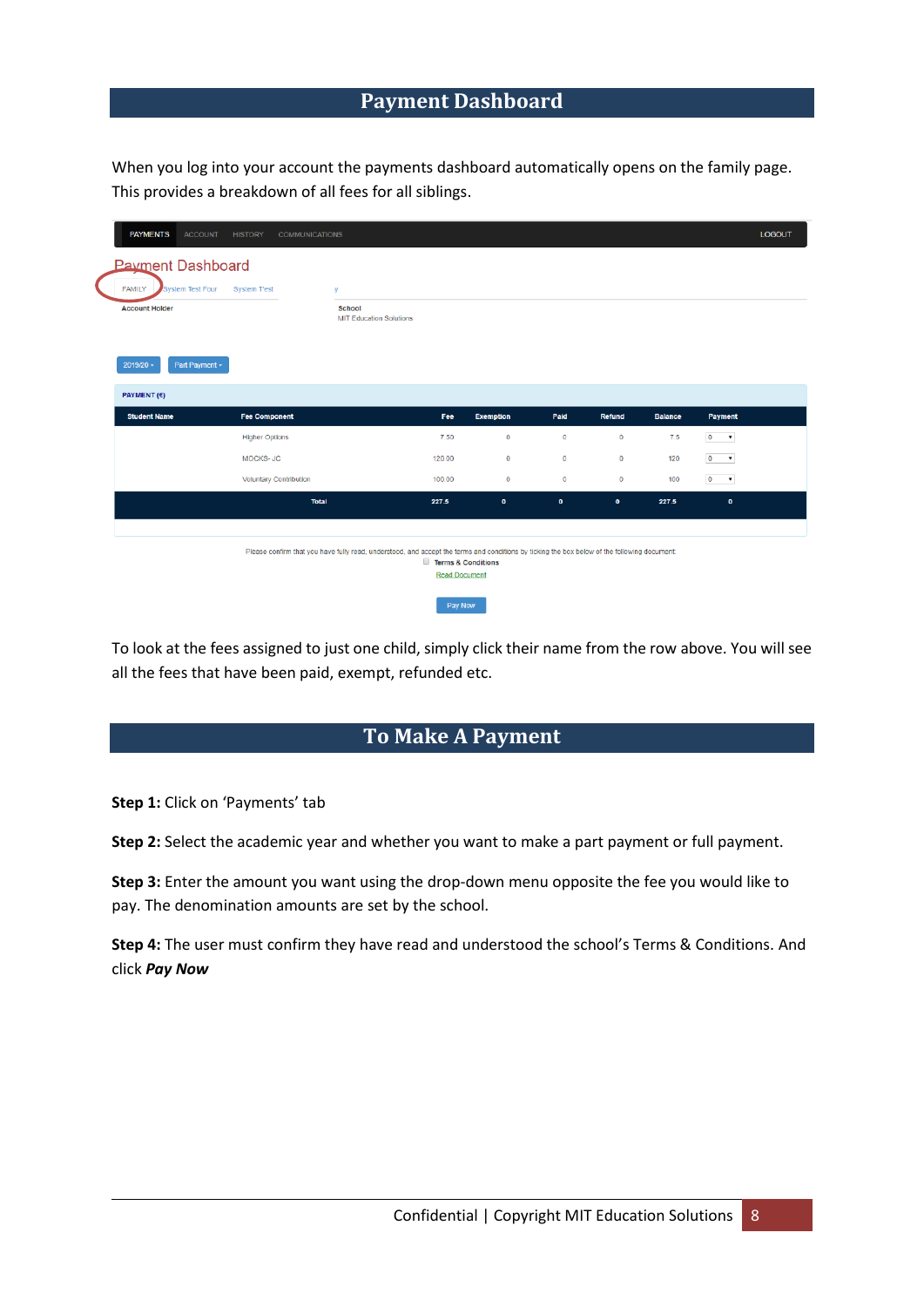| <b>Payment Dashboard</b><br><b>FAMILY</b><br><b>System Test Four</b> | System                        |                                                                                                                                             |                  |              |             |                |                                                                  |  |
|----------------------------------------------------------------------|-------------------------------|---------------------------------------------------------------------------------------------------------------------------------------------|------------------|--------------|-------------|----------------|------------------------------------------------------------------|--|
| $\sim$<br>C)<br><b>No Image</b><br>Junior Cert 2                     |                               |                                                                                                                                             |                  |              |             |                |                                                                  |  |
| $2019/20 -$<br>Part Payment -                                        |                               |                                                                                                                                             |                  |              |             |                |                                                                  |  |
| <b>PAYMENT (€)</b>                                                   |                               |                                                                                                                                             |                  |              |             |                |                                                                  |  |
| <b>Student Name</b>                                                  | <b>Fee Component</b>          | Fee                                                                                                                                         | <b>Exemption</b> | Paid         | Refund      | <b>Balance</b> | Payment                                                          |  |
| <b>Danah Mulcahy</b>                                                 | <b>Higher Options</b>         | 7.50                                                                                                                                        | $\circ$          | 7.5          | $\circ$     | $\circ$        | $0 \rightarrow$                                                  |  |
|                                                                      | MOCKS- JC                     | 120.00                                                                                                                                      | $\mathbf 0$      | $\mathbf 0$  | $\mathbf 0$ | 120            | $\overline{\bullet}$<br>$\pmb{\cdot}$<br>$\overline{\mathbf{0}}$ |  |
|                                                                      | <b>Voluntary Contribution</b> | 100.00                                                                                                                                      | $\circ$          | $\mathbf 0$  | $\circ$     | 100            | 50<br>100                                                        |  |
|                                                                      | <b>Total</b>                  | 227.5                                                                                                                                       | $\bullet$        | $\mathbf{7}$ | $\bullet$   | 220            | 120                                                              |  |
|                                                                      |                               |                                                                                                                                             |                  |              |             |                |                                                                  |  |
|                                                                      |                               | Please confirm that you have fully read, understoor and accept the terms and conditions by ticking the box below of the following document: |                  |              |             |                |                                                                  |  |

**Step 5:** The user is redirected to the payment processor page where they select card type and then enter the Cardholder name, Card number, Expiry date and CVC number. The payment processor is a secure online payment processor.

| ٠                                                                                        | $\circ$                           | $\circ$                                  |
|------------------------------------------------------------------------------------------|-----------------------------------|------------------------------------------|
| mit                                                                                      | How do you want to pay?           |                                          |
| <b>MIT Education</b>                                                                     | <b>VISA</b> Visa                  | Y.                                       |
| Order description: SID: 7008_7005_7057 Amt :5000<br>Txld: EPSDemo-7008_7005_7057-P-4-002 | <b>VISA</b> Visa Debit            | >                                        |
| To pay                                                                                   | <b>VISA</b> Visa Electron         | >                                        |
| 50.00 EUR                                                                                | MasterCard                        | ×                                        |
|                                                                                          | Maestro                           | Ŷ.                                       |
|                                                                                          | $\mathbf{Q}$<br>Diners / Discover | ×                                        |
|                                                                                          | Jсв<br>JCB                        | >                                        |
|                                                                                          | ← Cancel                          |                                          |
|                                                                                          |                                   |                                          |
|                                                                                          |                                   | Your payment is secured by<br>sage   pay |

Input your card details and click *Confirm Card Details*

| $\bullet$                                                                                                        | $\bullet$                | $\circ$                                    |
|------------------------------------------------------------------------------------------------------------------|--------------------------|--------------------------------------------|
| mit                                                                                                              | Your card details        |                                            |
| <b>MIT Education</b><br>Order description: SID: 7008_7005_7057 Amt :5000<br>Txld: EPSDemo-7008_7005_7057-P-4-002 | & Name<br><b>Ed</b> Card |                                            |
| To pay<br>50.00 EUR                                                                                              | 0000 0000 0000 0000      |                                            |
|                                                                                                                  | <b>Expiry</b><br>MM / YY | <b>U</b> CVC<br>123<br>0                   |
|                                                                                                                  | $&$ Back                 | Confirm card details >                     |
|                                                                                                                  |                          |                                            |
|                                                                                                                  |                          | Your payment is secured by<br>$sage$   pay |